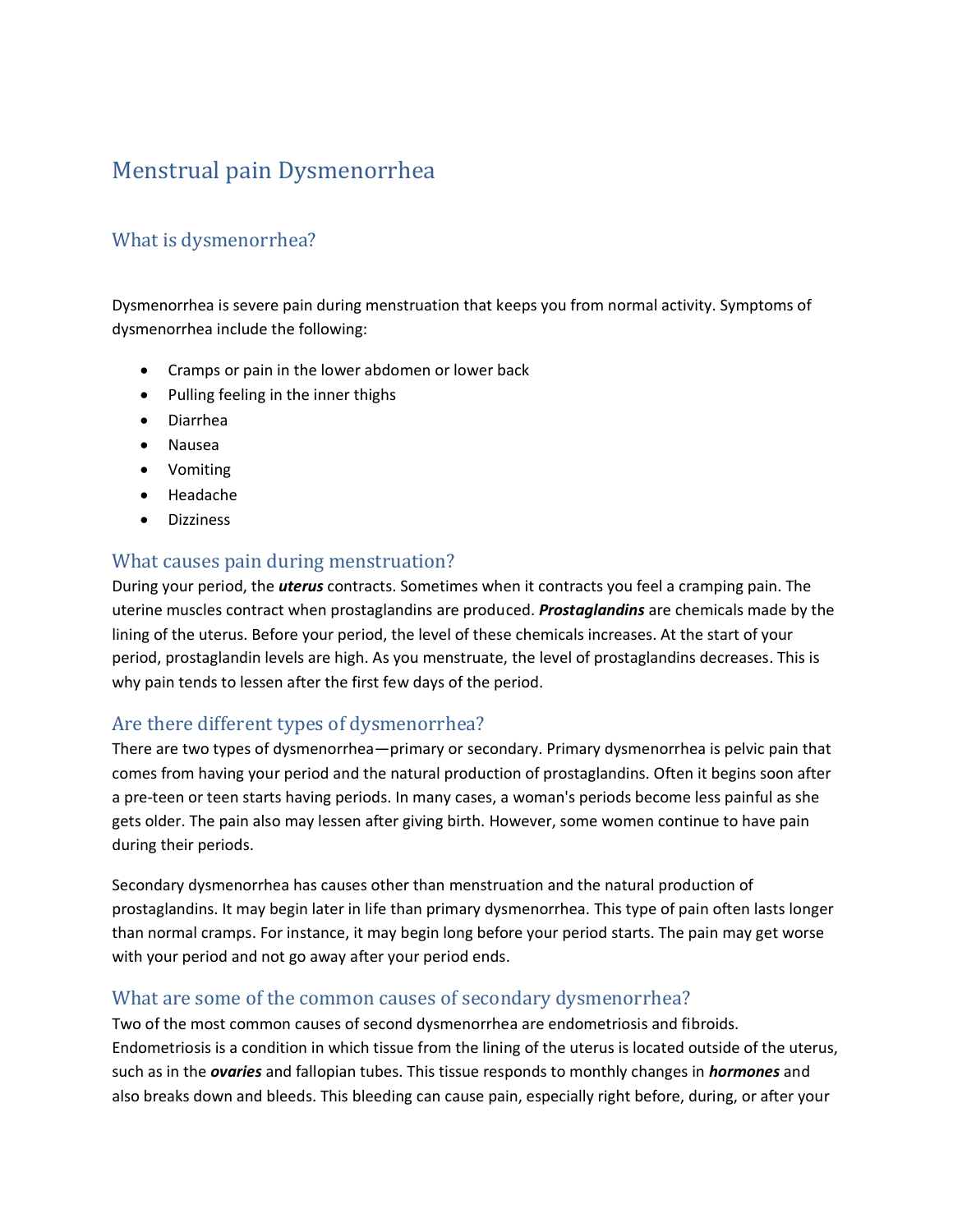period. Fibroids are muscle tumors or growths that form on the outside, the inside, or in the walls of the uterus. These tumors are not cancerous, but they can cause pain and heavy menstrual bleeding.

# How is the cause determined?

The cause of dysmenorrhea is determined by your medical history, including your symptoms and menstrual cycles, and a *pelvic exam*. Based on these results, your doctor also may suggest some additional exams and tests, such as:

- A *Pap test*
- Certain lab tests
- An *ultrasound* exam

In some cases, your doctor can learn more by looking inside the pelvic region of your body. This is most often done by a surgical procedure called laparoscopy. In this procedure, the doctor makes a small cut near your navel. A thin lighted device—a laparoscope—is then inserted into your abdomen. The laparoscope lets the doctor view the pelvic organs. Laparoscopy often is done with *general anesthesia*in a surgery center or hospital.

## How is it treated?

The treatment for dysmenorrhea may include medications and techniques to relieve pain. If the cause of dysmenorrhea is found, the treatment will focus on removing or reducing the problem. Some complementary and alternative treatments may help. In some cases, a mix of treatments works best.

# What types of medications are used to treat dysmenorrhea?

Certain medications, called NSAIDs (non-steroidal anti-inflammatory drugs), block the body from making prostaglandins. This makes cramps less severe. These drugs also can prevent some symptoms, such as nausea and diarrhea. Most NSAIDs, such as ibuprofen and naproxen, can be bought over-the-counter (without a prescription).

NSAIDs work best if taken at the first sign of your period or pain. You usually take them for only 1 or 2 days and should avoid alcohol during this time. Women with bleeding disorders, liver damage, stomach disorders, or ulcers should not take NSAIDs.

Hormonal contraception, such as birth control pills, patches, and vaginal rings, also reduce menstrual pain. In some cases, the hormonal *intrauterine device (IUD)* may be recommended. If needed, contraception can be used with other medications that decrease estrogen levels or stop menstrual cycles. This helps prevent pain before it starts.

# What types of surgery are used to treat dysmenorrhea?

If fibroids are causing the pain, your doctor may suggest surgery or *uterine artery embolization*. During surgery, the fibroid or the entire uterus may be removed.

Laparoscopy may be used to treat endometriosis. Tissue growing outside the uterus can be removed with laparoscopy or with open (abdominal) surgery. The tissue growth may return after the surgery, but